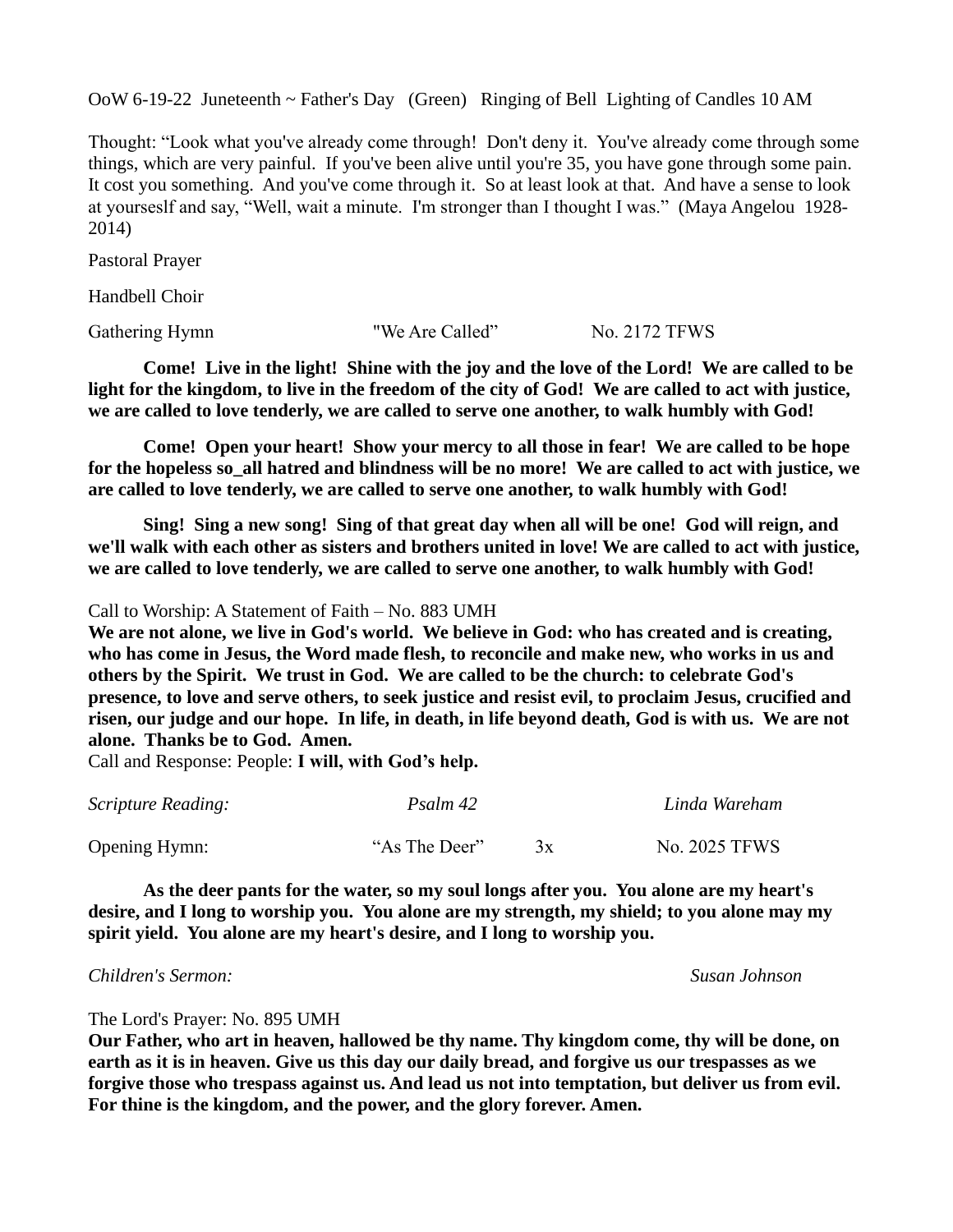Padre Nuestro:

**Padre nuestro, que estás en los cielos, santificado sea tu nombre. Venga tu reino; hágase tu voluntad, en la tierra como en el cielo. Danos hoy nuestro pan de cada día, y perdona nuestras ofensas como nosotros perdonamos a los que nos ofenden. Y no nos metas en tentación, mas líbranos del mal. Porque tuyo es el reino, y el poder, y la gloria por los siglos. Amén.**

| <b>Scripture Reading:</b> | <i>I Kings 19:1-15a</i> | Linda Wareham |
|---------------------------|-------------------------|---------------|
|                           |                         |               |

*Offertory: Joy Asenas*

Doxology: "Praise God, From Whom All Blessings Flow" No. 94 UMH

**Praise God from whom all blessings flow; praise God, all creatures here below: Alleluia! Alleluia! Praise God, the source of all our gifts! Praise Jesus Christ, whose power uplifts! Praise the Spirit, Holy Spirit! Alleluia! Alleluia! Alleluia!**

Prayer of Dedication: No. 392 UMH

**Give me a pure heart, that I may see thee; a humble heart, that I may hear thee; a heart of love, that I may serve thee; a heart of faith, that I may abide in thee. Amen.** (Dag Hammerskjold, Sweden,  $20<sup>th</sup>$  century)

| <i>Scripture Reading</i> | Galatians 3:23-29                    | Linda Wareham |
|--------------------------|--------------------------------------|---------------|
| Preparation Hymn         | "When the Poor Ones/Cuando El Pobre" | No. 434 UMH   |

**When the poor ones who have nothing share with strangers, when the thristy water give unto us all, when the crippled in their weakness strengthen others, then we know that God still goes that road with us, then we know that God still goes that road with us.**

**Cuando\_el pobre nada tiene y\_aun reparte, cuando\_el hombre pasa sed y\_agua nos da, cuando\_el debil a su\_hermano fortalece, va Dios mismo\_en nuestro mismo caminar, va Dios mismo\_en nuestro mismo caminar.**

**Cuando sufre\_un hombre\_y logra su consuelo, cuando\_espera\_y no se cansa de\_esperar, cuando\_amamos, aunque\_el odio nos rodee, va Dios mismo en nuestro mismo caminar, va Dios mismo en nuestro mismo caminar.**

**When at last all those who suffer find their comfort, when they hope though even hope seems hoplessness, when we love though hate at times seems all around, then we know that God still goes that road with us, then we know that God still goes that road with us.**

| <i>Scripture Reading:</i> |                                   | Luke 8:26-39           |  |
|---------------------------|-----------------------------------|------------------------|--|
| Homily:                   | "God Sees You"                    | Rev. Bethany Carpenter |  |
| Hymn of Commitment:       | "He Who Began a Good Work In You" | No. 2163 TFWS          |  |

**He who began a good work in you... He who began a good work in you... Will be faithful to complete it... Will be faithful to complete it... He who started the work will be faithful to complete it in you.** 3X